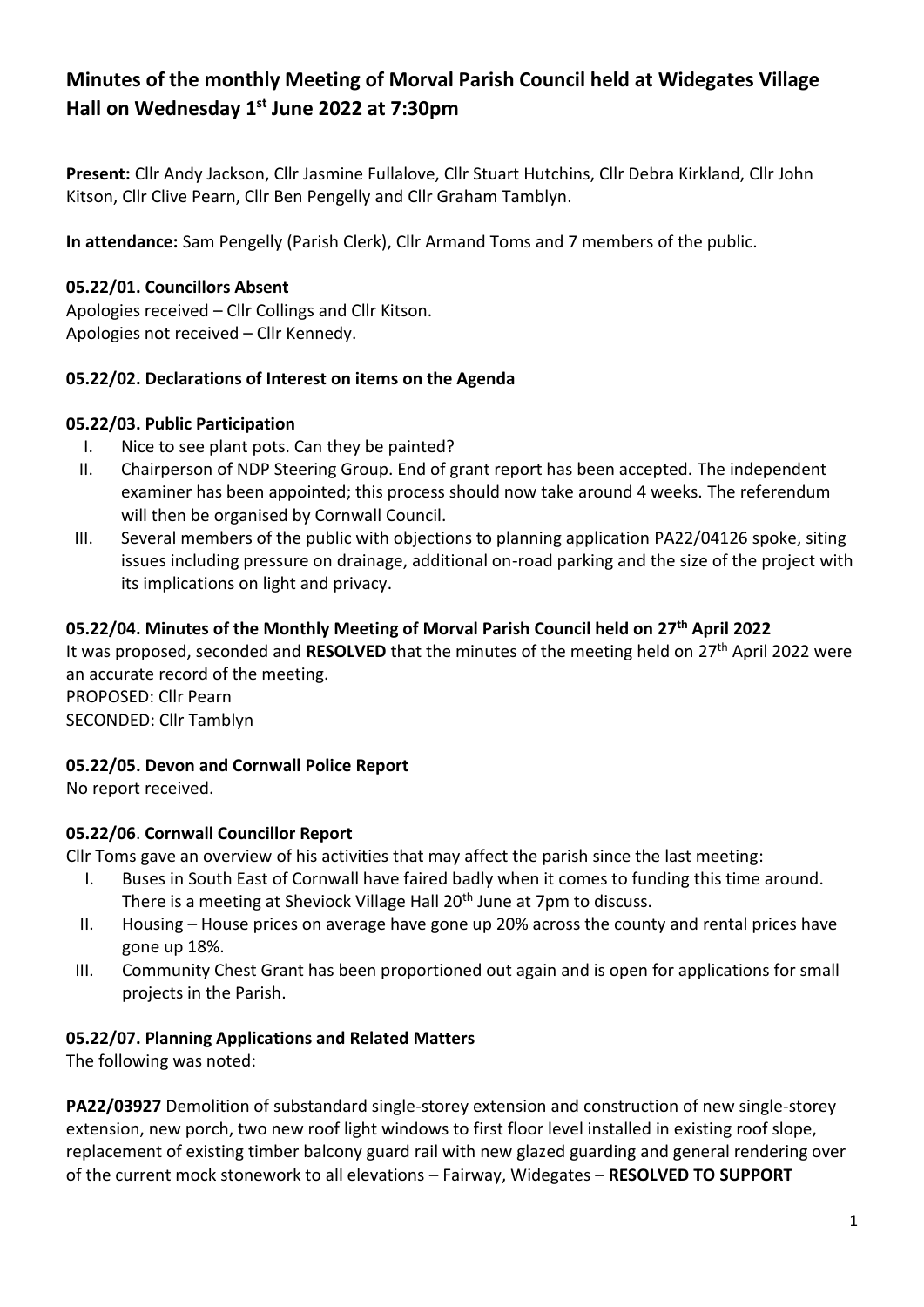PROPOSED: Cllr Pearn SECONDED: Cllr Kirkland

**PA22/04126** Alterations and extension to dwelling, with associated works - 18 Morview Road, Widegates – **RESOLVED TO OBJECT**

Concerns and comments regarding overlooking neighbouring properties, overdevelopment of the site, loss of biodiversity through removal of the Cornish hedge at the rear of the property, loss of amenity space across the property, change of the appearance of the property further out of keeping with the surrounding properties in contradiction with our Neighbourhood Development Plan (Policies 4, 8.7 and 8.8). There is also a concern with the water supply and drainage across the estate which has been raised by the Parish Council previously.

The Parish Council would also like to request an ecology report on the hedge at the rear of the property. PROPOSED: Cllr Tamblyn

SECONDED: Cllr Kirkland

**ACTION**: Clerk to update Cornwall Council Planning Portal

#### **05.22/08. Finance**

b) Payments approved. PROPOSED: Cllr Pearn SECONDED: Cllr Tamblyn

The Monthly Budgeting Report and an up-to-date Bank Reconciliation was presented by the Clerk.

#### Bank Reconciliation

| Balance C/F from 31 <sup>st</sup> March 2022<br>Add Income | £26,127.07<br>£11,646.57<br>£37,773.64            |
|------------------------------------------------------------|---------------------------------------------------|
| Less expenditure                                           | £ 2,971.81<br>£34,801.83 (Monthly Budget Summary) |
| Unity Trust as at 26 <sup>th</sup> May 2022                | £34,801.83                                        |
| Less payments still to be processed                        | 0.00<br>£<br>£34,801.83 Bank Account              |
| Scottish Widows Bank as at 31 <sup>st</sup> March 2022     | £30,000.00                                        |
| <b>TOTAL FUNDS HELD</b>                                    | £64,801.83                                        |
| The following payments were authorised:                    |                                                   |
| Sam Pengelly - Clerk Expenses                              | £35.00                                            |
| Andrew Chudleigh - Monthly Maintenance                     | £98.00                                            |
| Groundwork UK - Repay NDP Grant                            | £1,622.91                                         |
| Mike Willmott - NDP Expenses                               | £15.75                                            |
| Cornwall Council - Salary Recharge                         | £545.57                                           |
| Widegates Village Hall - Hall hire                         | £24.00                                            |

Proposal to take cash in payment for Jubilee mugs PROPOSED: Cllr Hutchins SECONDED: Cllr Pearn